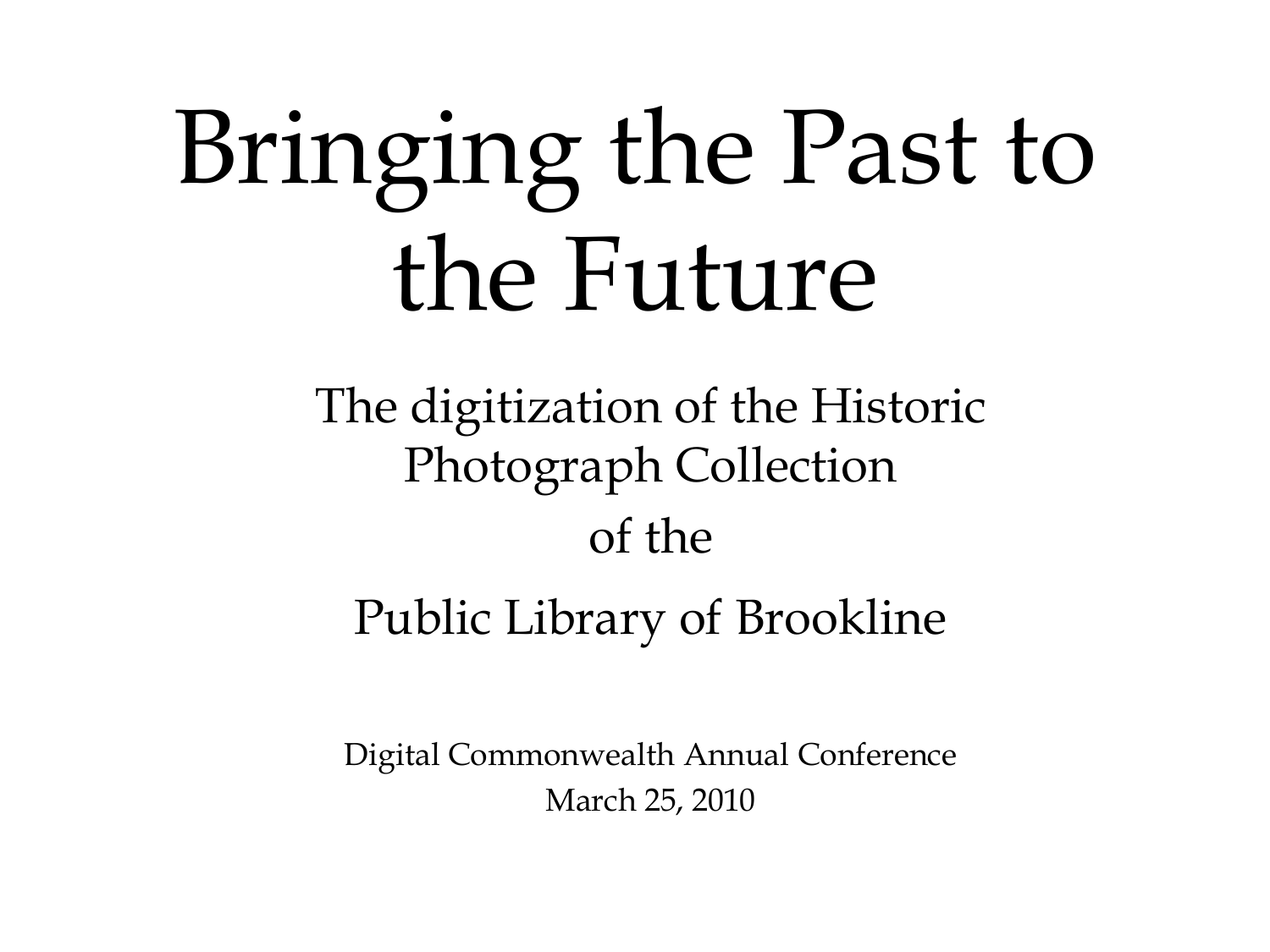## Why Digitize?

- Preservation of fragile historic photographs
- Accessibility
- Demand for scanned images in particular:
	- **Brookline 300<sup>th</sup> Anniversary Celebration**
	- Public Library of Brookline 150<sup>th</sup> Anniversary
	- Publication of the Library's History:
		- Public Library of Brookline: A History Celebrating 150 Years of Library Service 1857-2007
	- Requests for images by Town Agencies and individuals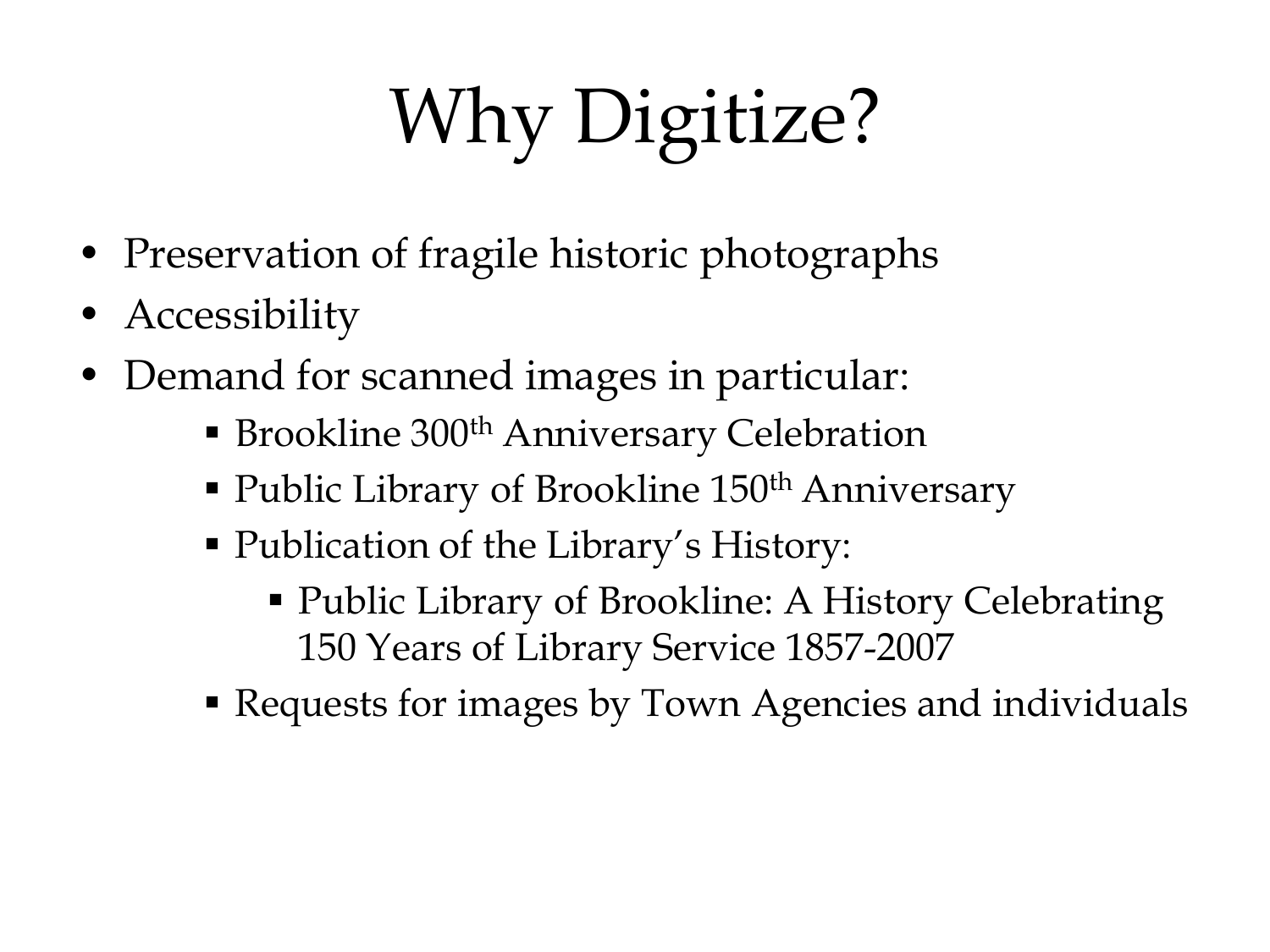#### Getting Started

- Identified the collection, the reasons for scanning, benefits for preservation and access
- Formed committee with reference staff, library director, trustee
- Attended conferences, workshops on digital projects to gain knowledge
- Now what do we do???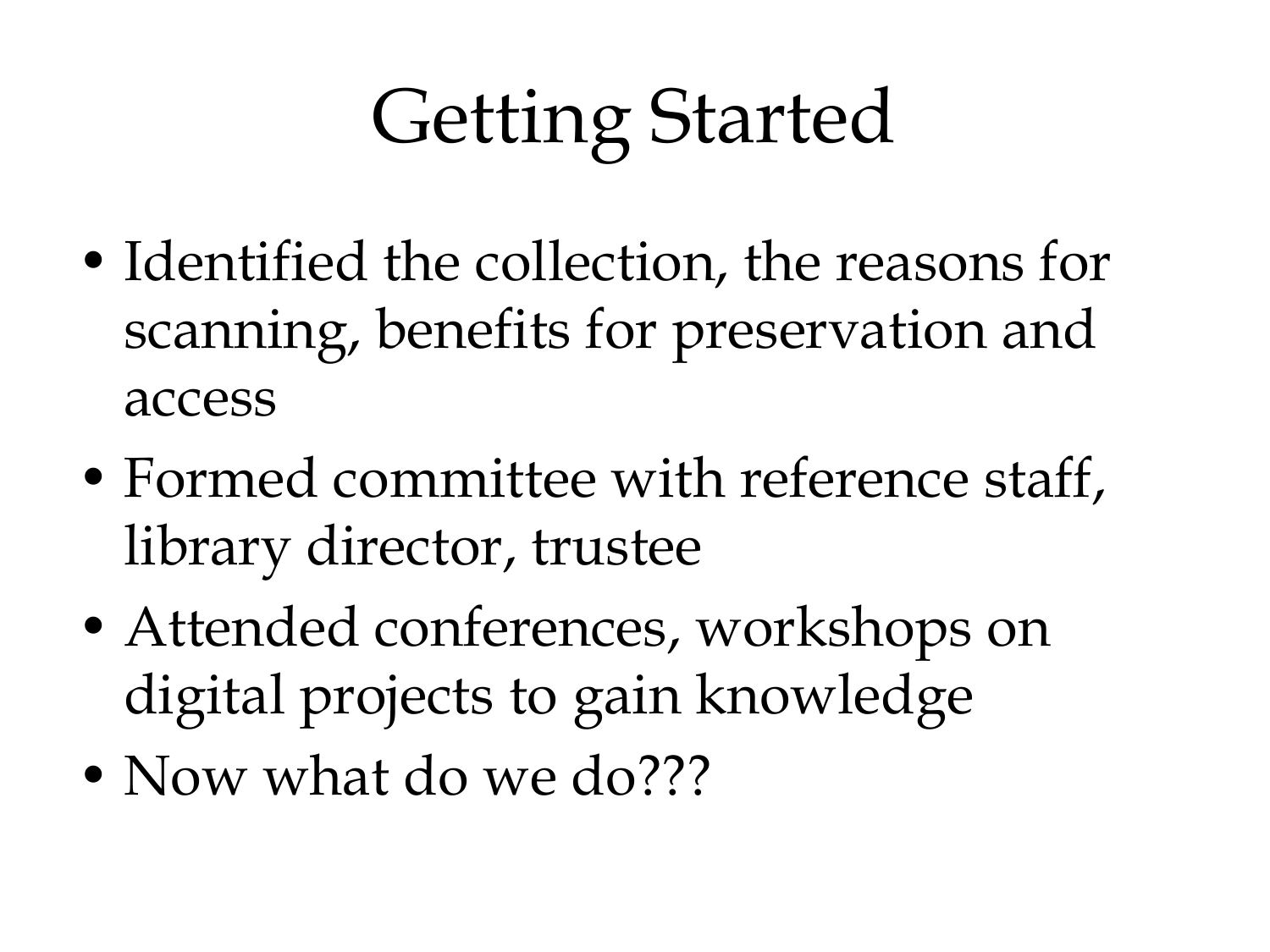#### Next Steps

- Selected photographs from notebooks
- Determined copyright/fair use –who owns the rights to the images?
- Who will fund the scanning project?
- Where will the images be stored?
- Presented our proposal to library director and Board of Library Trustees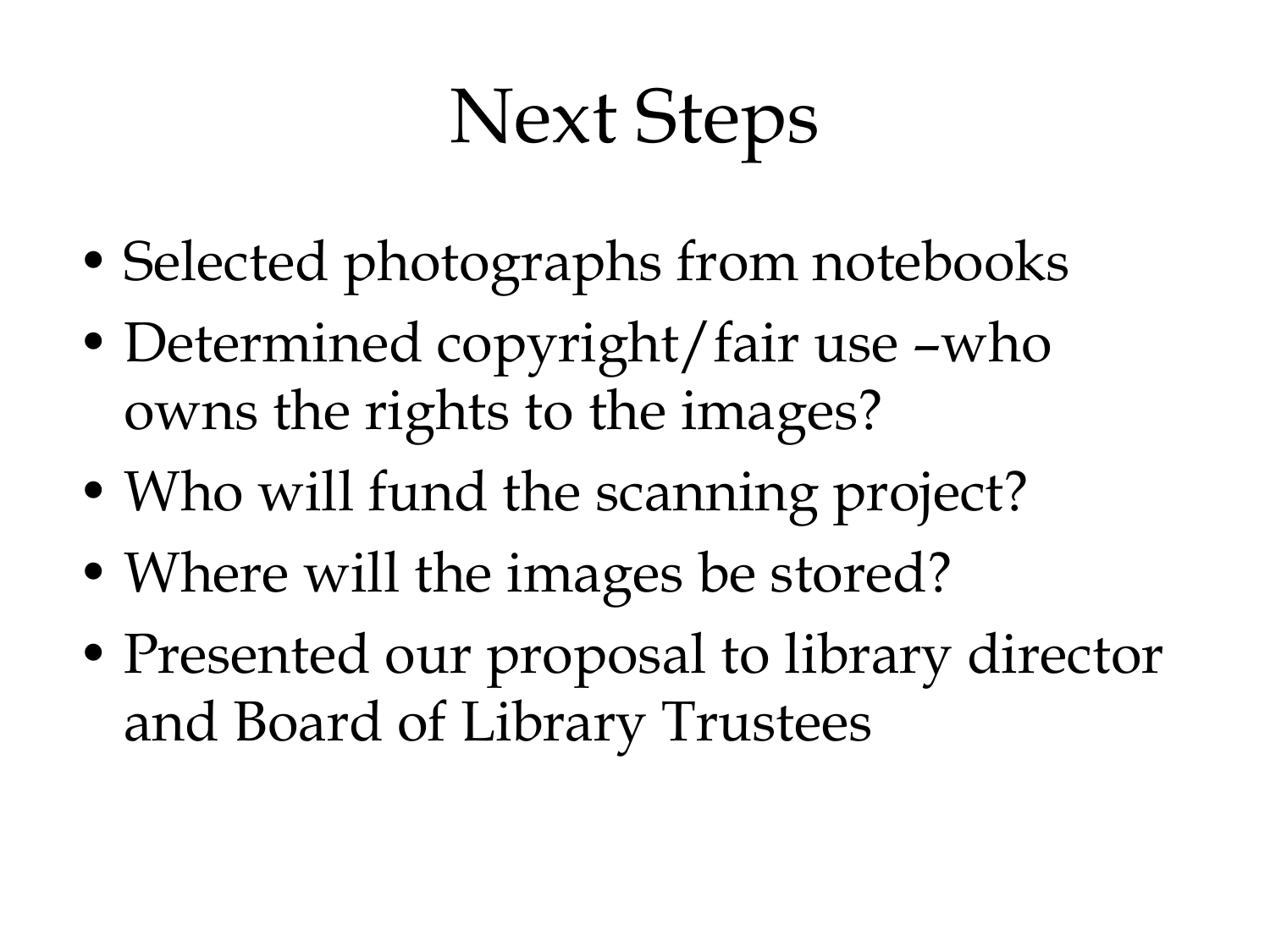### Project Approved by Trustees

- Finalized the selection of 207 images to scan
- Contacted vendors for pricing
- Selected vendor
- Investigated standards for digital images
- Delivered originals to vendor
- Received DVD with Master Tiff and JPEG derivatives
- Created duplicate copy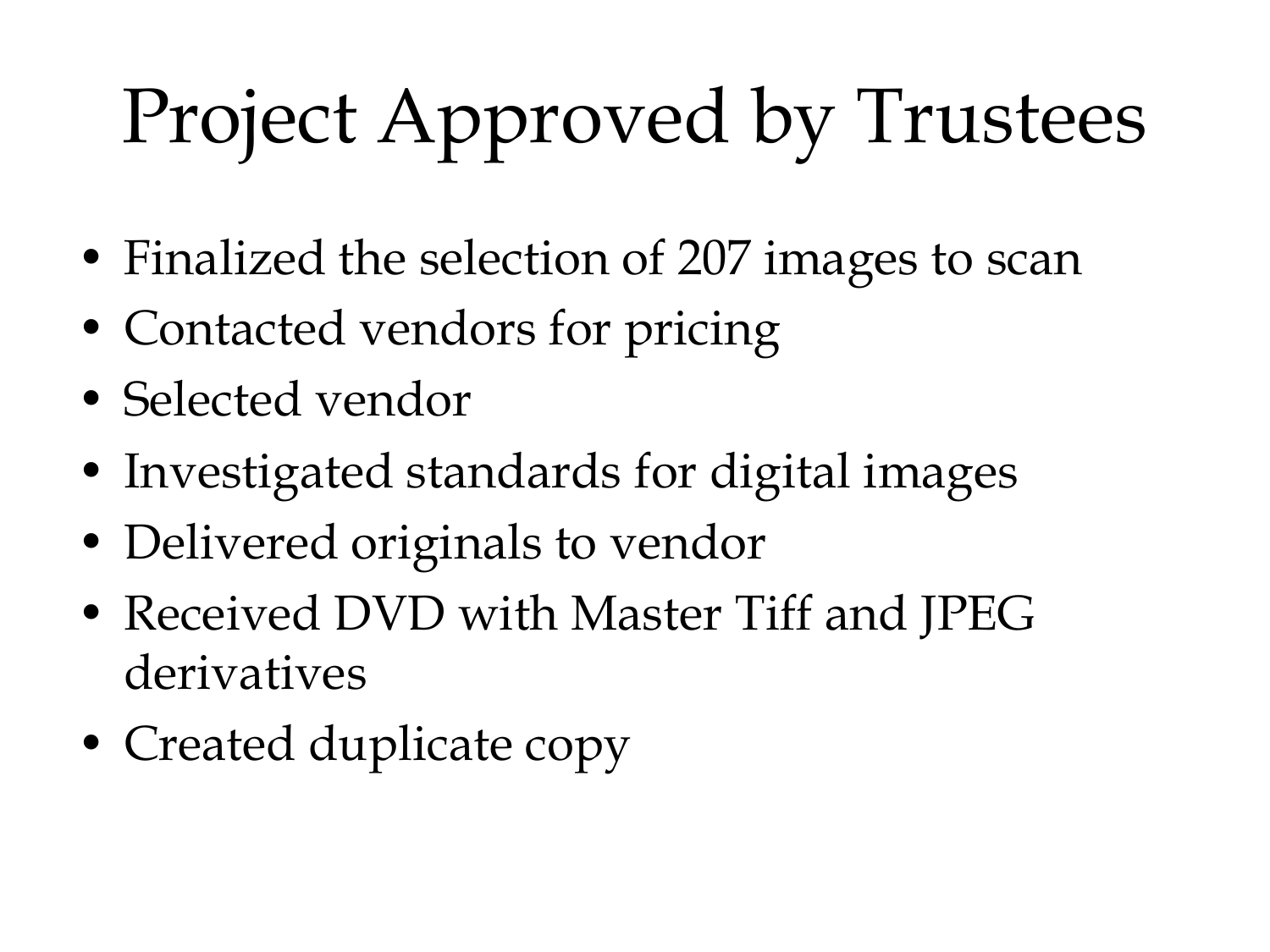#### Metadata

- Unique identifier (required)
- Title (required)
- Creator
- Subject
- Description
- Date (yyyy/mm/dd)
- Format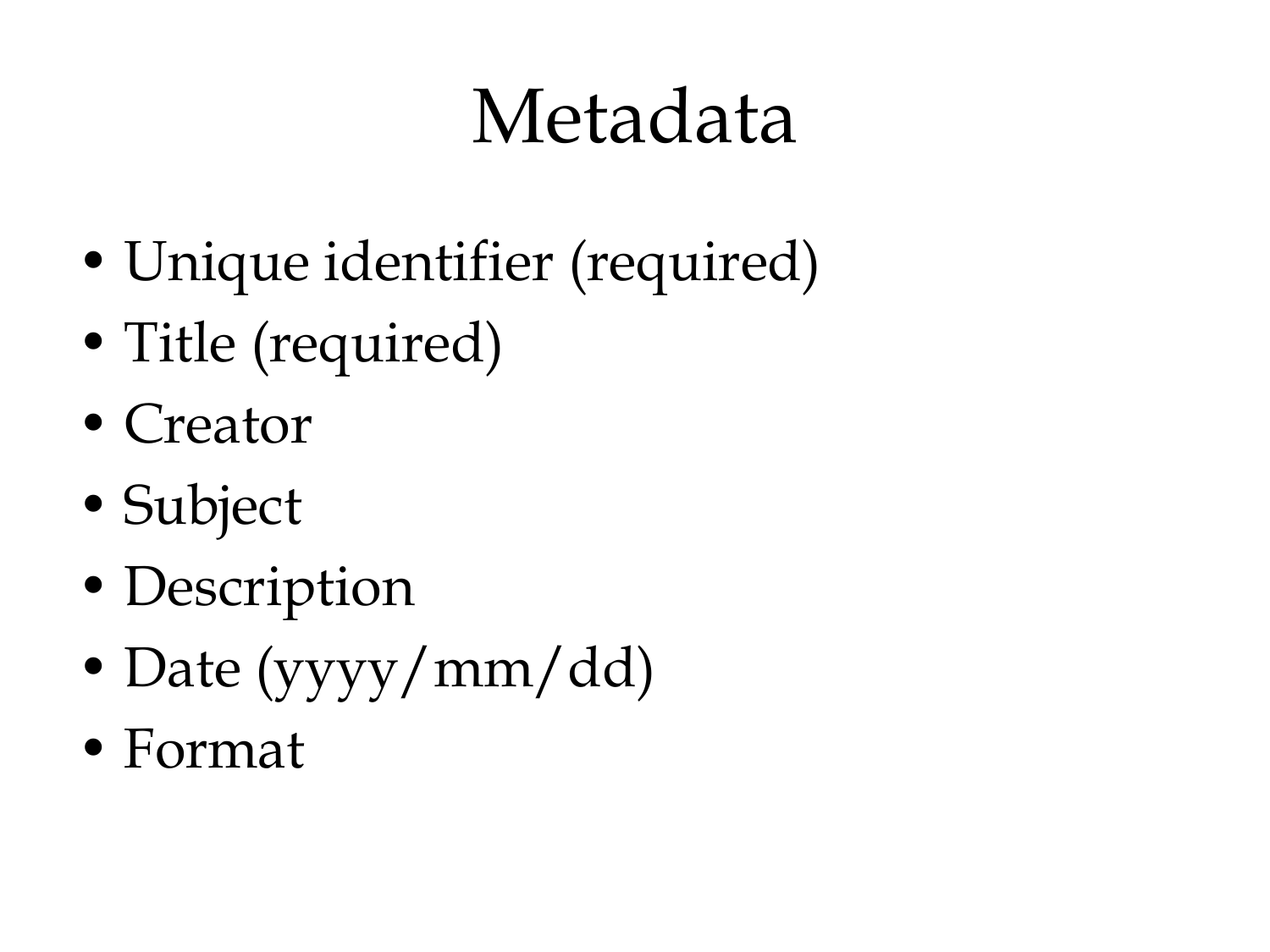#### Entering Metadata

- Divided responsibility for entering metadata to 3 reference librarians
- Metadata entered in spreadsheet
- Each librarian checked the other entries making corrections/additions as needed
- Images and metadata excel spreadsheet saved to CD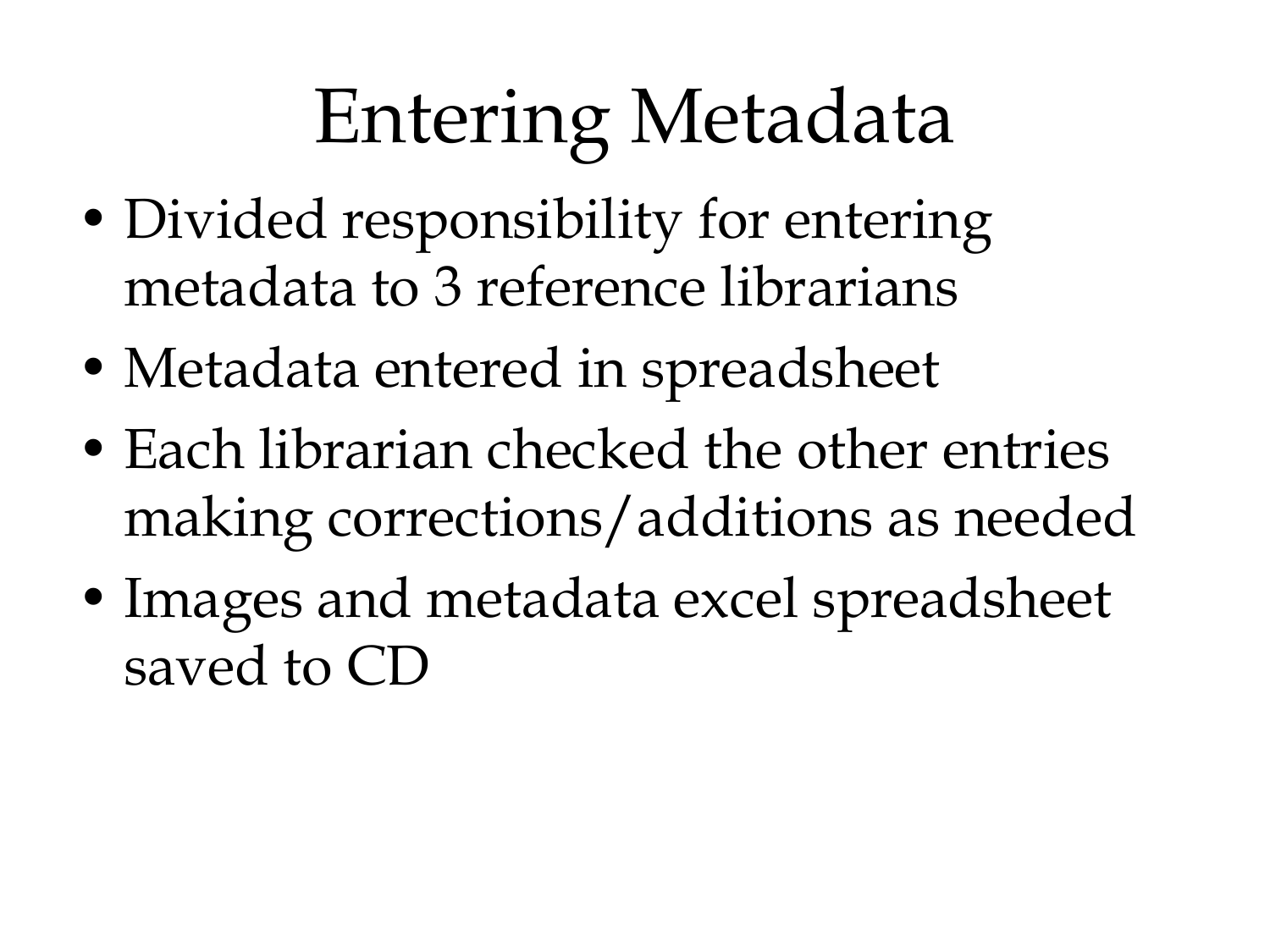#### Excel Spreadsheet

| <b>Brookline</b><br>Photographs<br>Metadata |                            |                                               |      |                                                                                                                                                                                                                                                                                                                                                                                        |                                                                                                                                                                                                                                                                                                       |               |
|---------------------------------------------|----------------------------|-----------------------------------------------|------|----------------------------------------------------------------------------------------------------------------------------------------------------------------------------------------------------------------------------------------------------------------------------------------------------------------------------------------------------------------------------------------|-------------------------------------------------------------------------------------------------------------------------------------------------------------------------------------------------------------------------------------------------------------------------------------------------------|---------------|
| <b>Unique Identifier</b>                    | Title                      | <b>Creator</b>                                | Date | <b>Subject</b>                                                                                                                                                                                                                                                                                                                                                                         | <b>Description</b>                                                                                                                                                                                                                                                                                    | <b>Type</b>   |
| BrooklinePL_A11a                            | General Views - Miscellany | Published by L. P.<br>Bond. Photo by<br>Troy. |      | Savings Bank; Public<br>Library; Longwood<br><b>Bridge Parkway</b><br>Congregational Church;<br>Public Bath House;<br>Court House; St. Mary's<br>Church; Pierce School;<br>High School; Harvard<br>Square; Whitney Hall<br>(S.S. Pierce Building);<br>Baptist Church; Town<br>Hall; Fire Station G;<br>Riverdale Casino.<br>Buildings, Public and<br>Commercial. Schools.<br>Churches. | A sheet of 15<br>souvenir stamps<br>depicting various<br>buildings and<br>points of interest<br>in Brookline.                                                                                                                                                                                         | <b>Stamps</b> |
| BrooklinePL B2i                             | <b>Brookline Parkway</b>   |                                               |      | Bridges; Brookline<br>Parkway                                                                                                                                                                                                                                                                                                                                                          | Bridge on the<br><b>Brookline</b><br>Parkway.                                                                                                                                                                                                                                                         | Photograph    |
| BrooklinePL_B9c                             | Soldier's Monument         |                                               |      | Washington Street,<br>School Street, Soldiers<br>Monument, Edward<br>Clark Potter (Sculptor),<br>monuments and<br>memorials                                                                                                                                                                                                                                                            | Soldiers'<br>Monument<br>designed by<br><b>Edward Clark</b><br>Potter, Sculptor<br>located at the<br>corner of<br>Washington and<br>School Streets.<br>Inscribed "To the<br>men of Brookline<br>who heard the call<br>of duty and offered<br>their lives in the<br>defense of the<br>Union 1861-1865" | photograph    |
|                                             |                            |                                               |      |                                                                                                                                                                                                                                                                                                                                                                                        |                                                                                                                                                                                                                                                                                                       |               |
|                                             |                            |                                               |      |                                                                                                                                                                                                                                                                                                                                                                                        |                                                                                                                                                                                                                                                                                                       |               |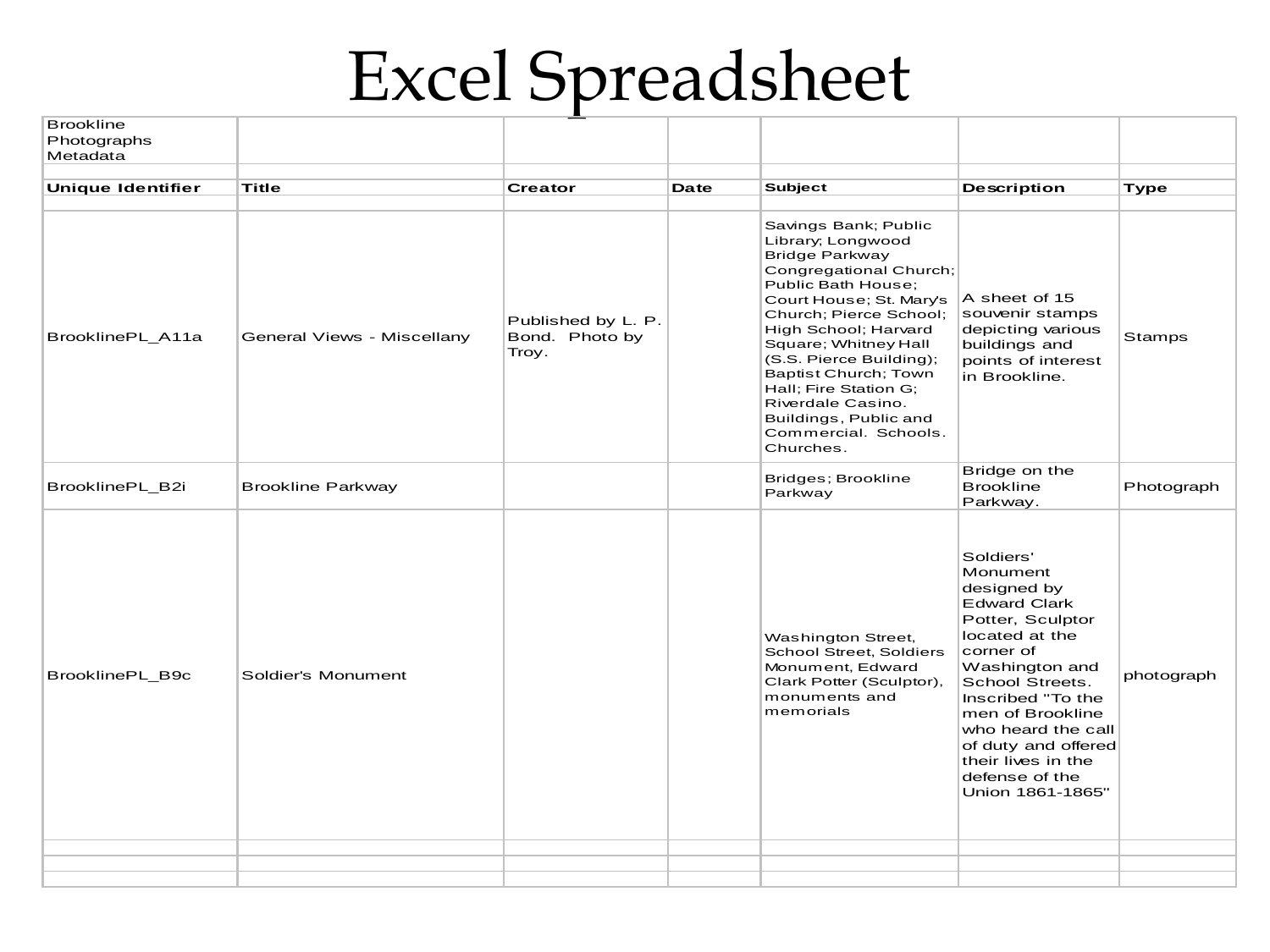| BrooklinePL_BPC-1  | Brookline, MA<br>Public Library  | Hugh C.<br>Leighton<br>Co.,<br>Manufact<br>urer,<br>Portland,<br><b>ME.,</b><br>USA.<br>Made in<br>Germany. | Public Library of Brookline; Postcard;<br>Buildings. Public and Commercial.                                           | Colorized postcard of the<br>Public Library of Brookline.<br>1869 building with addition<br>from Washington Street.<br>Addressed to Miss Bertha E.<br>Arnold, Woonsocket, R.I.<br>From Lewis Little, No<br>postmark. | Post card  |
|--------------------|----------------------------------|-------------------------------------------------------------------------------------------------------------|-----------------------------------------------------------------------------------------------------------------------|----------------------------------------------------------------------------------------------------------------------------------------------------------------------------------------------------------------------|------------|
| BrooklinePL_C9b    | DPW-Tree Spraying Equip pre-1916 |                                                                                                             | Department of Public Works. DPW.<br>Forestry Department. Horses. Trees.                                               | Members of the Forestry<br>Department (1 seated, 6<br>standing) with tree spraying<br>equipment on a wagon pulled<br>by 3 horses.                                                                                    | Photograph |
| BrooklinePL_HG228p | <b>Gardner House</b>             | Marr,<br>Thomas                                                                                             | Gardner House, Warren Street, winter,<br>1928 Family of G. Peabody Gardner, Jr.,<br>horse, sleigh, houses and estates | The family of G. Peabody<br>Gardner, Jr. in a horse drawn<br>sleigh outside the Gardner<br>House on Warren Street in<br>the winter of 1928                                                                           | photograph |
|                    |                                  |                                                                                                             |                                                                                                                       |                                                                                                                                                                                                                      |            |
|                    |                                  |                                                                                                             |                                                                                                                       |                                                                                                                                                                                                                      |            |
|                    |                                  |                                                                                                             |                                                                                                                       |                                                                                                                                                                                                                      |            |
|                    |                                  |                                                                                                             |                                                                                                                       |                                                                                                                                                                                                                      |            |
|                    |                                  |                                                                                                             |                                                                                                                       |                                                                                                                                                                                                                      |            |
|                    |                                  |                                                                                                             |                                                                                                                       |                                                                                                                                                                                                                      |            |

Public Library of Brookline March 25, 2010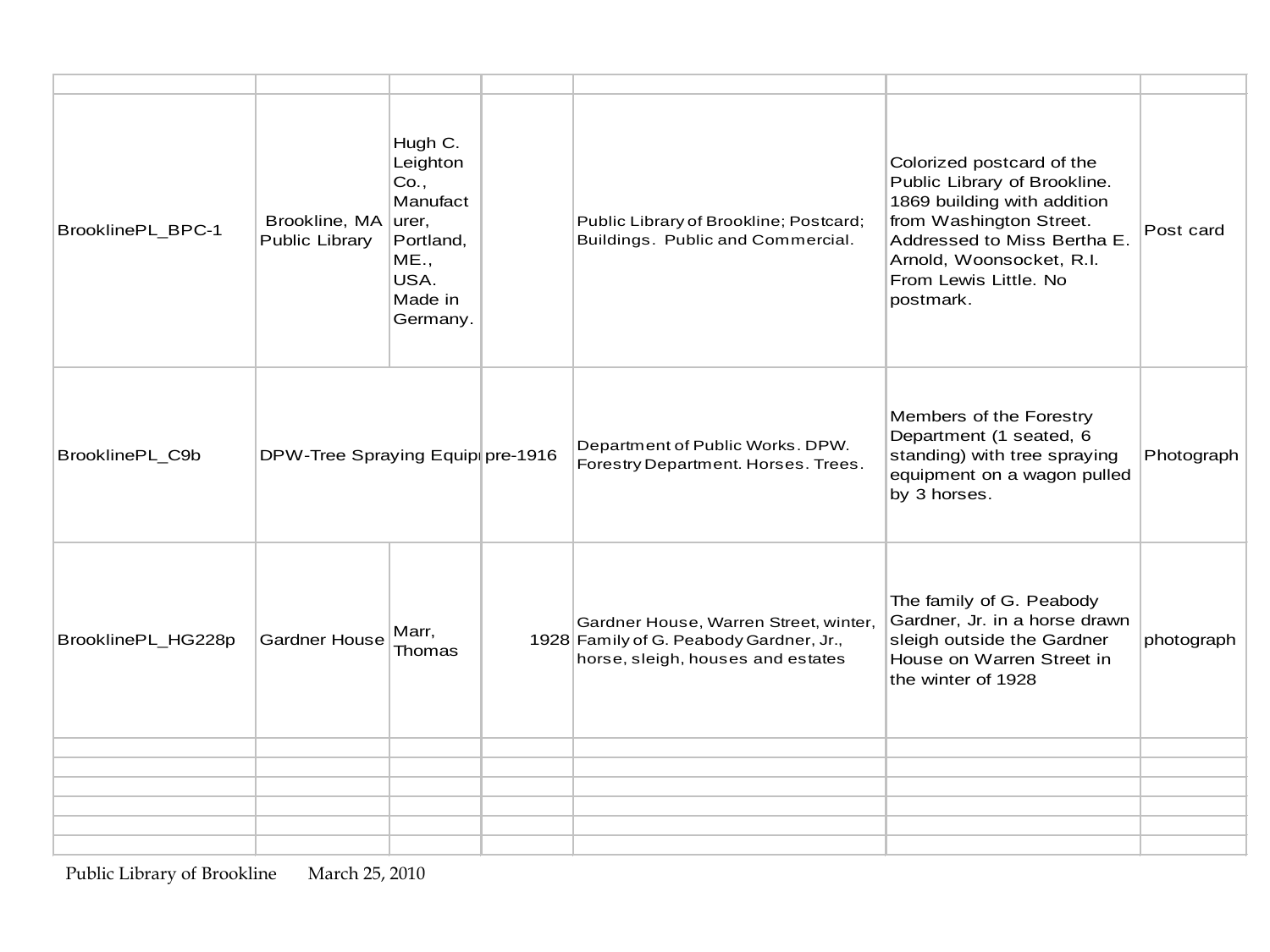#### **Suggestions**

- When proofing entries in the repository we discovered errors in numbering between scanned images and excel spreadsheet. Be sure to double check everything!
- Be careful to put exact numbers in the metadata excel spreadsheet to correspond with images-punctuation and case count
- Not all images scanned from glass plate negatives were suitable for inclusion in the project due to cracked glass and/or image degradation
- When unsure of image subjects know who to contact for assistance—Historical Society, Preservation Commission, reference staff, etc.
- Don't be afraid to ask questions, consult the experts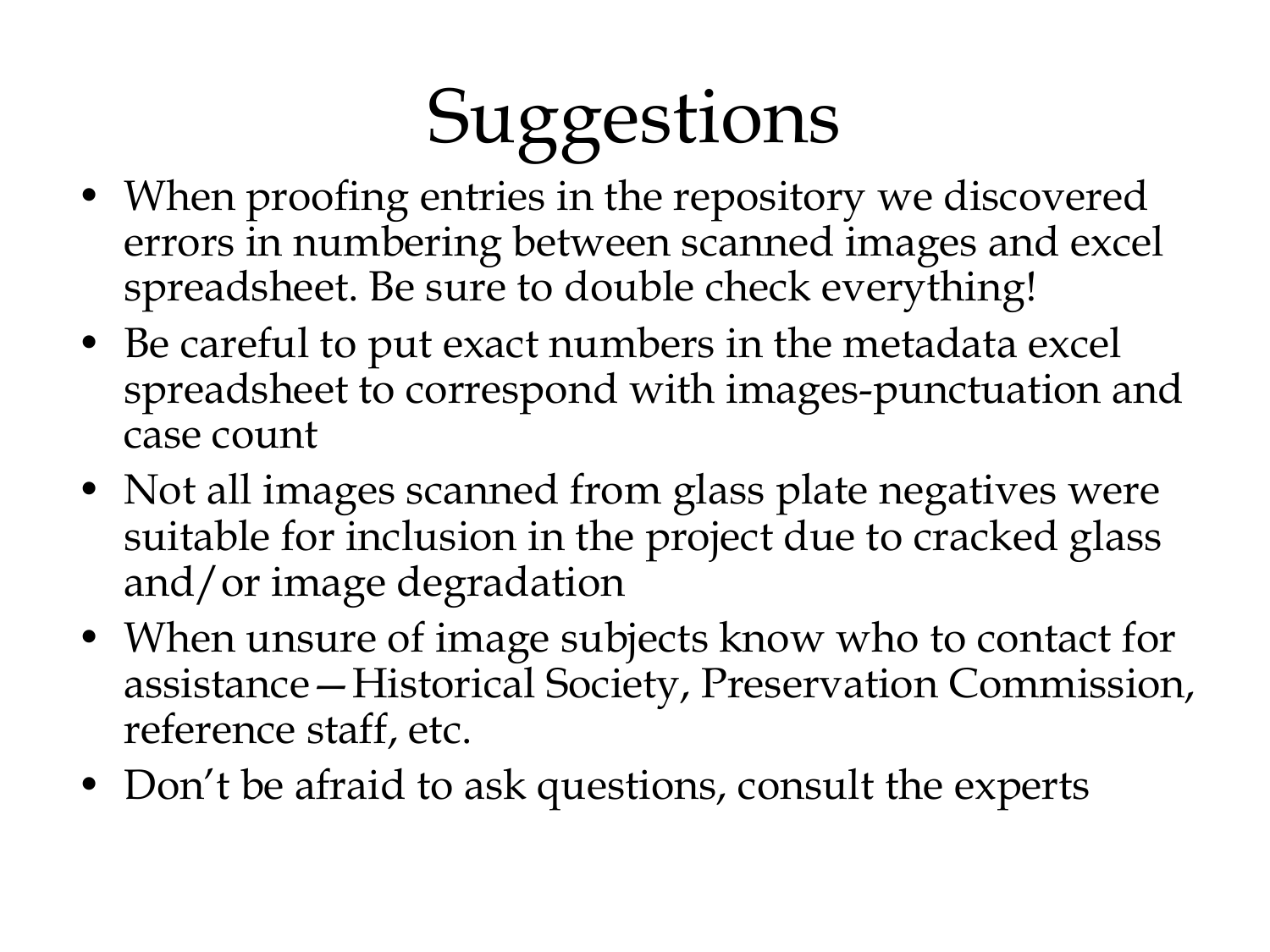#### Useful contacts, web sites

» **Digital Commonwealt[h](http://www.digitalcommonwealth.org/)**

» [www.digitalcommonwealth.org](http://www.digitalcommonwealth.org/)

» **Lyrasi[s](http://www.lyrasis.org/Products-and-Services/Digital-Services/Digital-Commonwealth.aspx)**

- » [http://www.lyrasis.org/Products-and-Services/Digital-](http://www.lyrasis.org/Products-and-Services/Digital-Services/Digital-Commonwealth.aspx)[Services/Digital-Commonwealth.aspx](http://www.lyrasis.org/Products-and-Services/Digital-Services/Digital-Commonwealth.aspx)
- » **Northeast Massachusetts Regional Library System (NMRLS)**

» [www.nmrls.org/nmdl](http://www.nmrls.org/nmdl)

- » Guidelines for digitizing materials including a helpful
	- » checklist with links to copyright information.

#### » **Hirtle Chart**

- » [http://www.copyright.cornell.edu/resources/](http://www.copyright.cornell.edu/resources/publicdomain.cfm) » [publicdomain.cfm](http://www.copyright.cornell.edu/resources/publicdomain.cfm)
- » A guide for determining when images enter the public domain in the United States.